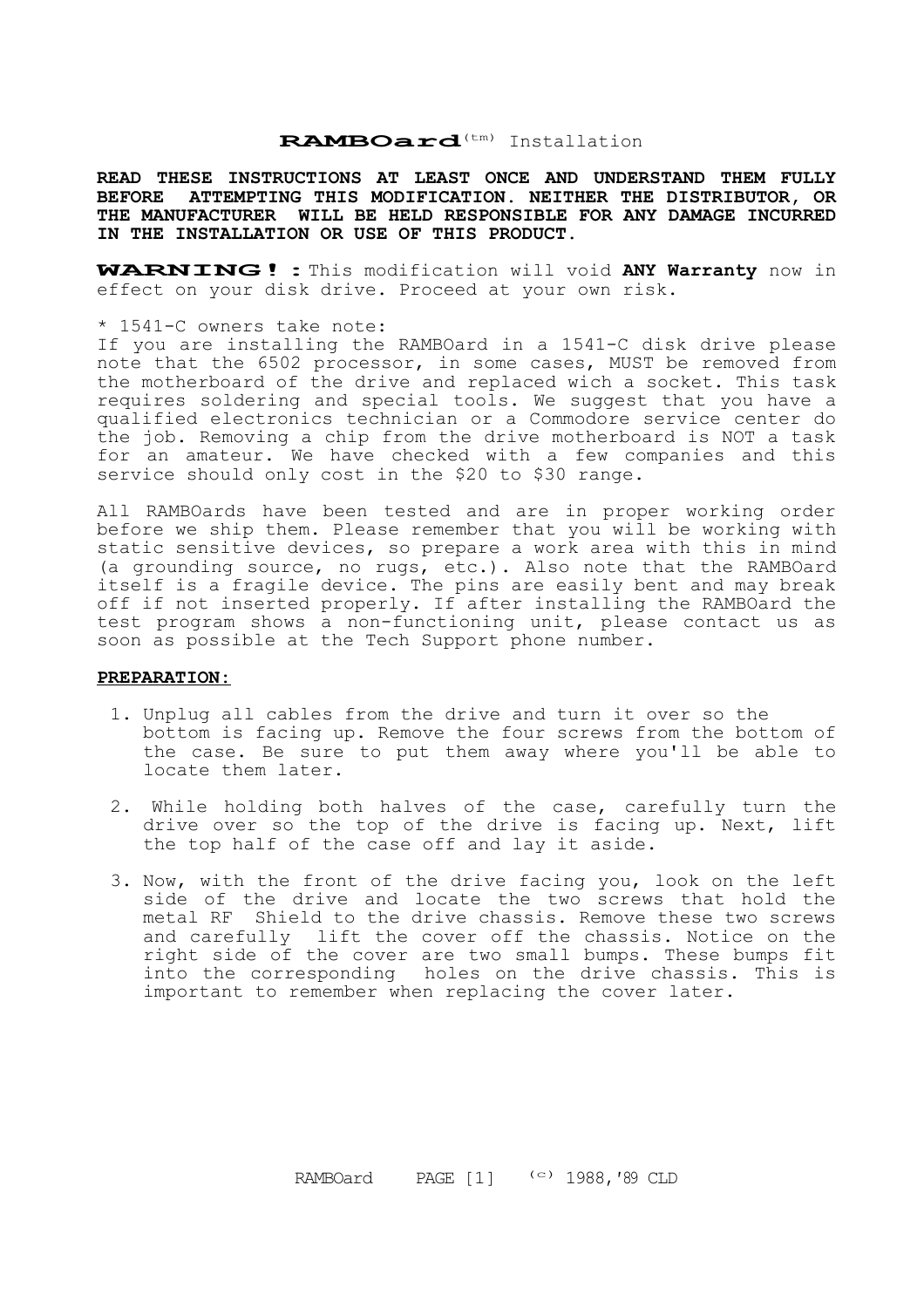### **FINDING AND REMOVING THE 6502 CHIP:**

1. Using a ruler, measure the length of the circuit board. Then consult the corresponding diagram on page 4 of these instructions to identify the 6502 processor chip. Remember, POSITIVELY identify the chip before removal. There is only one 6502 chip on the circuit board. Notice the small notch or semicircle at one end of the chip. This notch tells you which end is which. It should be at the end facing the rear of the drive. Make a note!

**NOTE A :** If you have a 12 inch circuit board and there are two metal boxes located next to the 6502 chip, you will need to buy two 40 pin DIP sockets (about \$2 at Radio Shack) to provide clearance for the RAMBOard. These install between the circuit board socket and the RAMBOard. This arrangement may cause problems when fitting the metal cover back on the chassis. (We have been running our drive without the RF Shield for some time without any noticeable problems.)

2. After identifying the 6502 chip, remove it with a chip puller. If you don't have a chip puller, you may use a small flatbladed pocket knife. Place the blade between the chip and the socket and rotate the blade. The chip will lift slightly at one end of the socket. Now repeat the procedure at the other end of the chip. Keep doing this until you can pull the chip straight out of the socket. Be patient! You DO NOT want to bend the pins on the chip! If you do bend the pins slightly, you may be able to straighten them, but be CAREFUL, these pins do not take well to bending.

# **INSTALLING THE RAMBOard:**

- 1. After removing the 6502 chip, take the RAMBOard and place it into the empty socket, (make sure all pins line up properly) with the narrow end of the RAMBOard pointing towards the back of the drive (see diagram). You may have to bend some disk capacitors down to provide clearance, so now is the time to check things out. Press the board in firmly until it fits against the socket. Do not press too hard notice that the circuit board does bend when pressure is applied. It will bend only so far before it breaks... So be careful!
- 2. Now place the 6502 into the empty socket on the RAMBOard using the same caution as before. Remember the notch placement! The notch should be facing the rear of the circuit board just as it was before you removed it. Check for any visible damage (broken capacitors, resistors, etc.) or improper chip placement before going on to the hext step.
- 3. If possible, fit the metal cover onto the chassis and align the two bumps on the right side of the chassis to their proper holes. Replace the screws, and tighten them.

RAMBOard PAGE [2] (c) 1988,*'*<sup>89</sup> CLD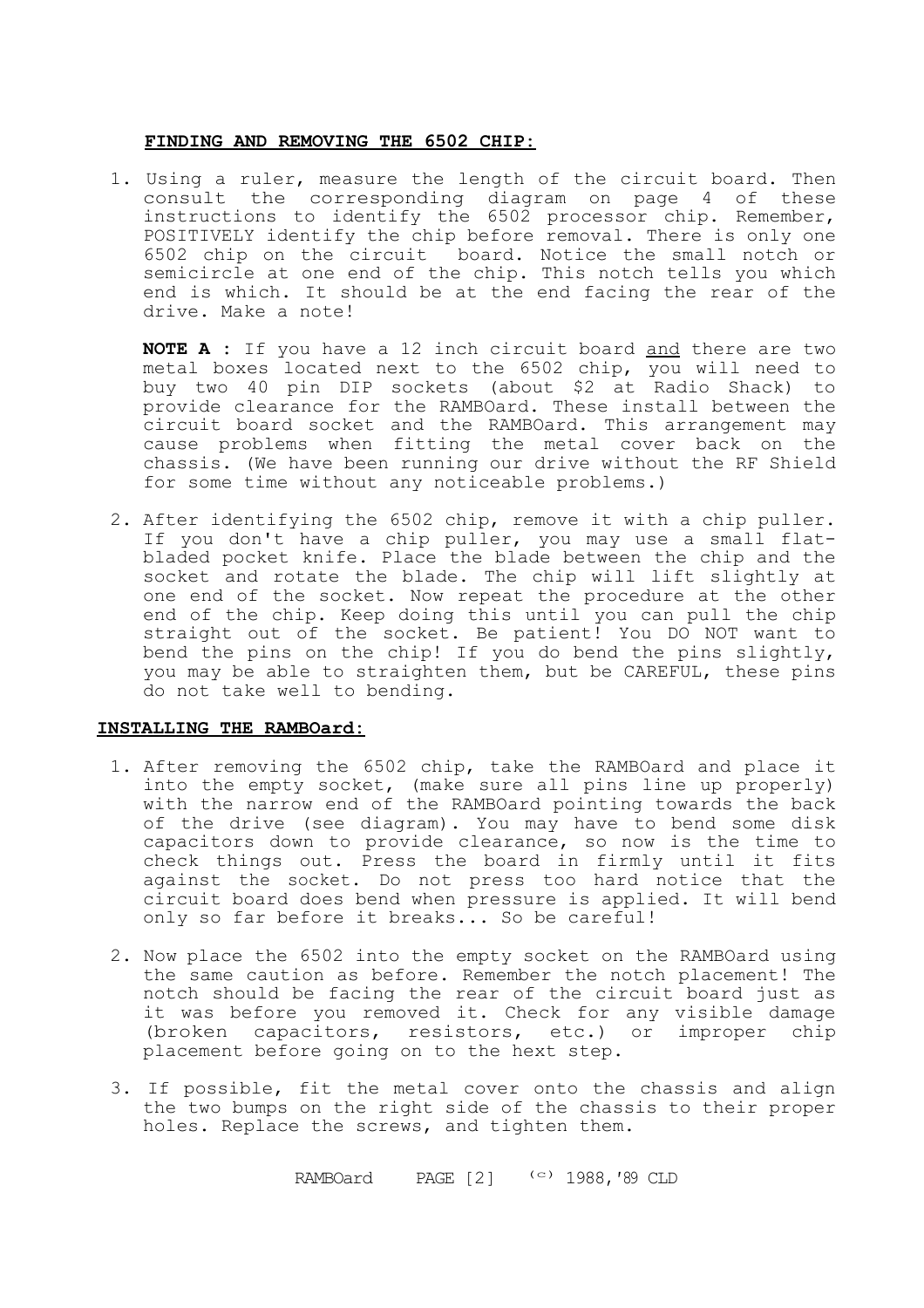#### **TESTING AND FINAL ASSEMBLY:**

- 1. Before refitting the upper half of the drive case, connect the power cable and turn on the drive. If anything abnormal happens quickly turn the drive off. Remove the metal cover and, once again, check for any visible damage or improper chip placement.If nothing abnormal happened, turn off the drive and go to the next step.
- 2. Connect the drive to the computer and run the test program (see page 3 of these instructions). If the program reports that the RAMBOard is not functioning properly, call the Technical Support line as soon as possible and we will try and resolve the problem. The technical support phone number is (206) 695-9648. Support is available Mon - Fri 9am-5pm Pacific Time.
- 3. If all checks out well with the test program, turn off the computer and drive. Remove all cables from the drive and replace the upper half of the drive case. Carefully turn the drive over and replace the four screws. Reconnect the power and serial cables and use the drive as normal.

# **RAMBOard UTILITIES DISK:**

**RAMBOard Test Program:** The diskette that was packed along with your RAMBOard contains, among other things, an installation test program. With the RAMBOard Utilities diskette in the drive, type LOAD "RAMBOARD TEST " ,8,1 and press RETURN. At the READY prompt, type RUN and hit RETURN again. At this point, follow on screen prompts to determine if your RAMBoard is properly installed.

**1541 Fast Data Copiers:** With the RAMBOard Utilities diskette in the drive, type LOAD "\*" ,8,1 and press RETURN. At the READY prompt, type RUN and hit RETURN again. You will be presented with a menu asking if you wish the single or dual drive version of the Fast Data Copier. Press the 1 or 2 key to load the appropriate copier. Once the desired copier has loaded, a quick study of the menu screen will familiarize you with the options available.

The copiers included with The RAMBOard have been designed to efficiently copy non-protected data from one diskette to another. They were not designed to handle **copy protected** programs. For that purpose, we strongly suggest the Renegade, also available from Software Support International. Renegade v2 will begin the parameter support for the RAMBOard. This combination of software & hardware promises to be the most powerful archiver ever developed for the Commodore 64.